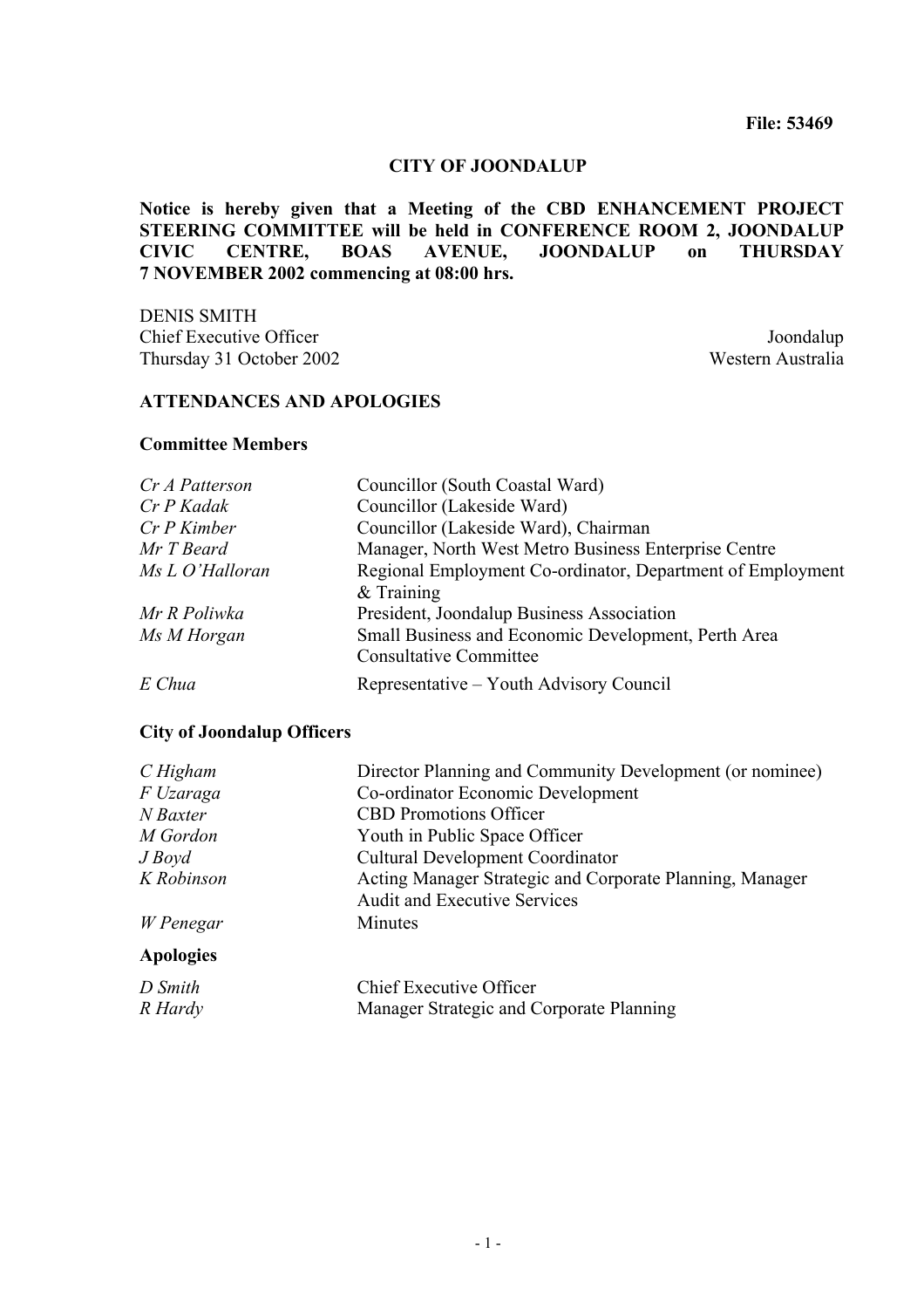# **TERMS OF REFERENCE OF THE CBD ENHANCEMENT PROJECT STEERING COMMITTEE - Objectives**

1. To monitor the financial accountability requirements of the City's funding contract under the Regional Assistance Program to the end of the contract period in January 2003.

In meeting its objectives, the committee would address the following issues arising from the City's funding agreement under the Regional Assistance Programme (RAP):

- Acquittal of project Funds on the following dates: 31/03/02, 30/06/02, 30/09/02, 31/12/02 and 28/02/03.
- An audited report of the RAP component of the project finding after 31 January 2003.
- 2. To make recommendations to Council concerning the broad priorities of the CBD Enhancement Project to the end of June 2004.

 In meeting its objectives, the committee would also address the two major stakeholder objectives developed at the CBD Enhancement Workshop of Wednesday 20 March 2002.

- To create and promote a coordinated approach to marketing and advertising the Joondalup CBD to the wider community (to include appropriate signage).
- To create a sustainable business environment that will address the vacancy issue.
- 3. To make recommendations to Council regarding strategies for the project's financial self-sufficiency by the nominated target of the 2004/05 financial year.

# **AGENDA**

# **1. ATTENDANCE AND APOLOGIES**

# **2. DECLARATIONS OF FINANCIAL INTEREST/INTEREST THAT MAY AFFECT IMPARTIALITY**

### **3. CONFIRMATION OF MINUTES**

**Minutes of the CBD Enhancement Project Steering Committee held on 10 October 2002 (previously distributed).**

# **4. BUSINESS OUTSTANDING FROM PREVIOUS MEETINGS**

Items of business outstanding are listed at **Attachment A** to this agenda.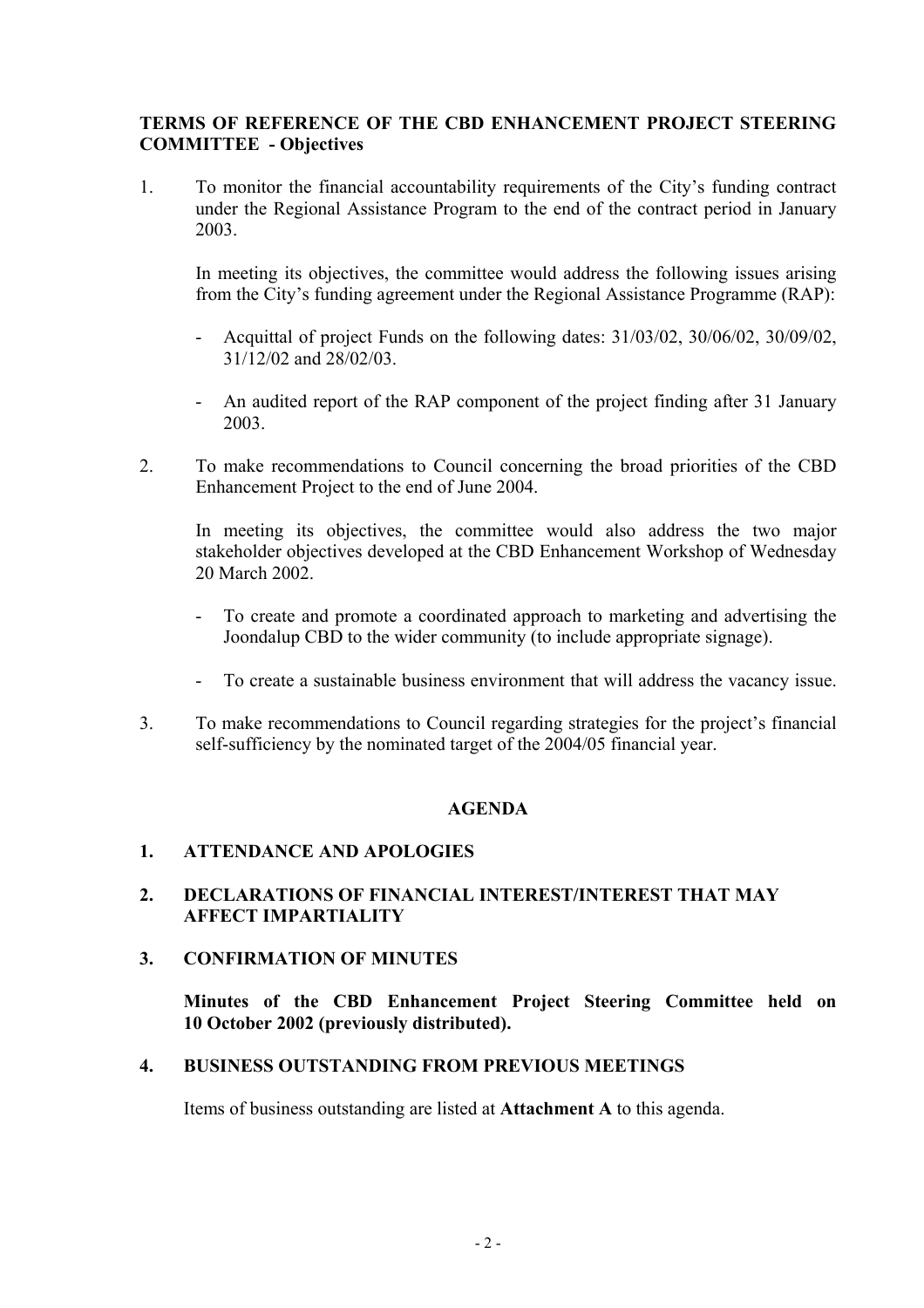## **5. BUSINESS ITEMS**

## **5.1 Marketing Matrix**

It is recommended that the Committee discuss the suggested items with a view to prioritising CBD Promotion activities. N Baxter and F Uzaraga to update the Committee regarding progress of activities to date.

Items include:

- "Welcome to Joondalup' brochure/kit for students and conference delegates
- Business opportunities/attraction kit
- SBDC/BEC training courses for small businesses in the Joondalup CBD
- CBD webpage development/linkage with 2Cities portal

The marketing matrix is included as **Attachment B**. A final copy of Joondalupdate – CBD Edition, Issue 1 is also included.

## **5.2 State Government Licensing in the Joondalup CBD**

At the meeting held on 10 October 2002, it was requested that Mr F Uzaraga and Mr T Beard produce a business case in principle and report back to the CBD Enhancement Project Steering Committee.

A verbal report will be made on this item, together with a discussion of the current liquor licensing appeal from potential developers of the old Pepperino's site.

The Committee needs to note that T Beard has advised that the potential investor into a newsagent has pursued an alternative business opportunity. The City will need to await a new businessperson seeking to apply for a lottery license in the CBD in order to proceed with a business case.

A discussion with the proprietor of the proposed licence for the old Pepperino site has revealed that the current appeal is ongoing with two established licensees in the CBD raising objection before the Liquor Licensing tribunal.

### **5.3 Joondalup Night Markets Update**

F Uzaraga, Economic Development Coordinator, to further update the Committee at the meeting.

As outlined to the Committee at its last meeting, the current licensees have written to the City seeking to withdraw from their contract to run the Joondalup night markets.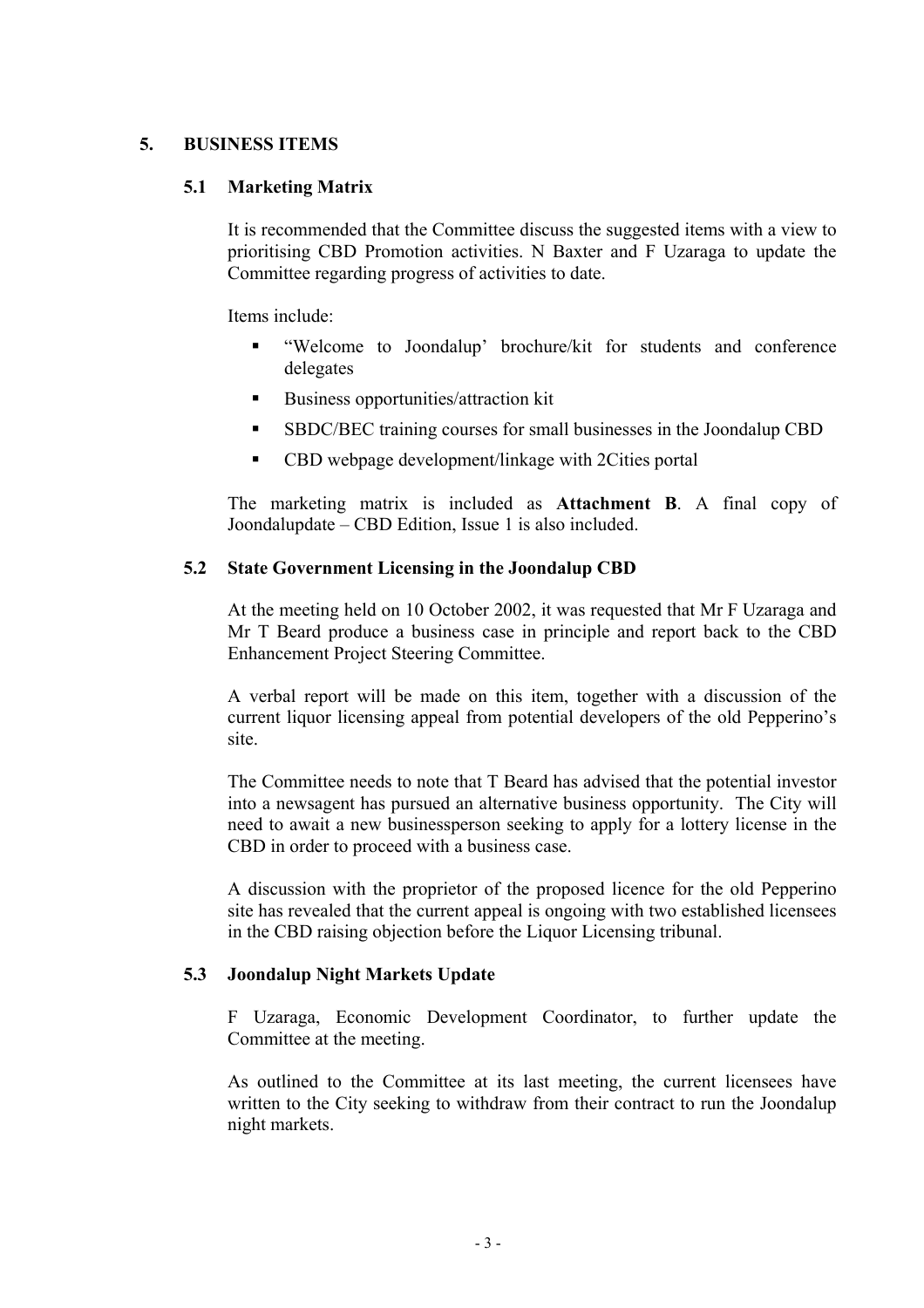Currently a discussion paper has been submitted for consideration by Corporate Executive Team meeting on Monday 4 November 2002 regarding the available options. Members of the Committee will be updated on the outcome of Corporate Executive's deliberations.

## **5.4 Report - Swap Mart or similar Operations – Report to 5 November 2002 Council Meeting**

At the meeting held on 10 October 2002 the CBD Enhancement Project Steering Committee recommended to Council that it supported the endorsement for a call for expressions of interest for swap meet or similar operations in the Joondalup CBD.

This item has been forwarded as part of Council agenda for its meeting on Tuesday 5 November 2002. A copy of Council Agenda item CJ CJ264-10/02 is included as **Attachment C**.

## **5.5 Real Estate Agents - Student Accommodation, Breakfast (28 November 2002)**

F Uzaraga to provide a verbal report on this item detailing the outcomes from the organising committee meeting on Tuesday 5 November 2002.

It is planned that the forum will take place on Thursday 28 November between 9.00am and 10:30am in Council Conference Room 1. The proposed order of proceedings will include:

- 1) Welcome by the Mayor
- 2) Presentations by Accommodation Managers from ECU, West Coast College, AIUS and the WA Police Academy.
- 3) Questions and answer session involving a REIWA representative.
- 4) Closing of the forum followed by light morning tea for informal networking among participants.

The cost of the event will be sourced from the Economic Development promotion budget and ECU has indicated that it may also contribute to part of the forum's cost.

# **6. GENERAL BUSINESS**

### **7. DATE OF NEXT MEETING**

The next meeting of the CBD Enhancement Project Steering Committee will be held in Conference Room 2, Joondalup Civic Centre, Boas Avenue, Joondalup at a date and time determined by the Committee (Thursday 12 December 2002 at 08:00 hrs is suggested).

### **CLOSE OF MEETING**